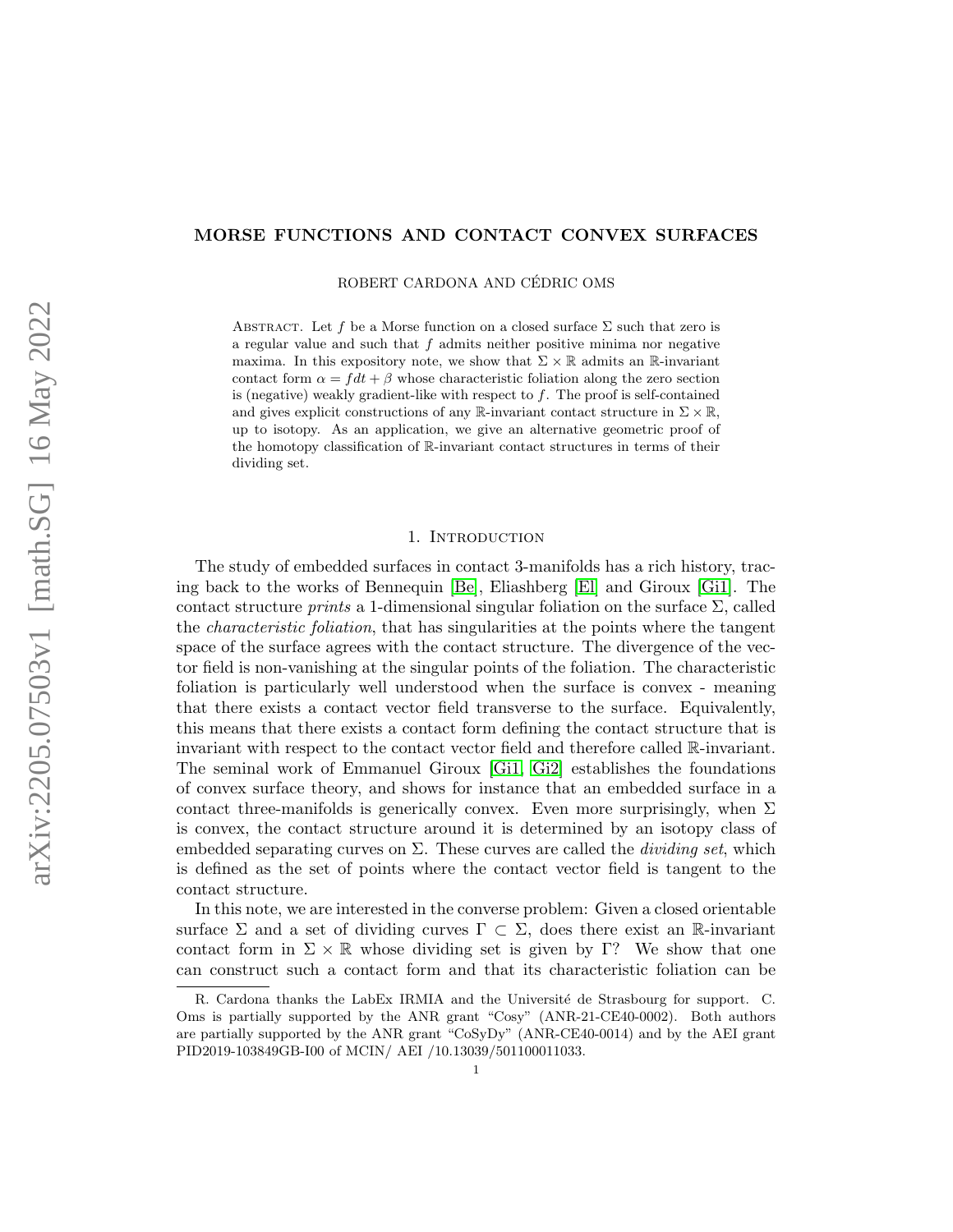"prescribed": It can be chosen to be weakly gradient-like for any Morse function whose zero regular level set is  $\Gamma$  and that has neither a minimum where the function is positive nor a maximum where the function is negative.

<span id="page-1-0"></span>**Theorem 1.1.** Let  $f : \Sigma \to \mathbb{R}$  be a Morse function on an orientable closed surface  $\Sigma$  such that zero is a regular value, and such that it does not admit positive minima nor negative maxima. Then  $\Sigma \times \mathbb{R}$  admits an  $\mathbb{R}$ -invariant contact form  $\alpha = f dt + \beta$  whose characteristic foliation along the zero section is (negatively) weakly gradient-like for f.

In particular, the dividing set is given by the zero level set of  $f$ . This proves that given any set of dividing curves on a surface, there exists an R-invariant contact form whose characteristic foliation is divided by  $\Gamma$  (see Definition [2.1\)](#page-3-0). Without prescribing a characteristic foliation, an  $\mathbb{R}$ -invariant contact form inducing a given set of dividing curves was constructed by Lisi [\[L\]](#page-14-2). As we observe in Remark [3.5,](#page-10-0) one can alternatively prove Theorem [1.1](#page-1-0) using classical techniques in convex surface theory. Instead, we prove Theorem [1.1](#page-1-0) as a direct consequence of an explicit construction, using local models, of a vector field and an area-form satisfying Theorem [1.2.](#page-1-1)

<span id="page-1-1"></span>**Theorem 1.2.** Let  $f : \Sigma \to \mathbb{R}$  be a Morse function on an orientable closed surface  $\Sigma$  such that zero is a regular value, and such that it does not admit positive minima nor negative maxima. Then there exists a weakly negative gradient-like vector field X and an area form  $\omega \in \Omega^2(\Sigma)$  such that  $\pm(\text{div}_{\omega}(X))_x > 0$  when  $\pm f(x) > 0$ .

For a precise definition of weakly gradient-like vector field, see Definition [3.1.](#page-3-1)

*Proof of the Theorem [1.1.](#page-1-0)* We apply Theorem [1.2](#page-1-1) and define a 1-form by  $\alpha =$  $fdt+t_X\omega$ . A straightforward computation yields  $\alpha \wedge d\alpha = dt \wedge (f \operatorname{div}_{\omega} X - X(f))\omega$ . By construction  $f \, \text{div}_{\omega} X \geq 0$ , and the fact the X is weakly gradient-like implies that  $-X(f) \geq 0$ . Furthermore, they do not vanish simultaneously since the first term only vanishes along the zero level set which is regular by assumption, and  $-X(f)$  only vanishes at singular points of f. This shows that  $\alpha \wedge d\alpha > 0$ , hence  $\alpha$  defines a contact form.

Remark 1.3. The connection between the nodal sets of eigenfunctions of the Laplacian and dividing sets of convex surfaces of contact 3-manifolds was first studied by Komendarczyk [\[K\]](#page-14-3), followed by Lisi [\[L\]](#page-14-2), and is thus a motivation for being able to prescribe the R-invariant function in the expression of an Rinvariant contact form. Applying Theorem [1.1,](#page-1-0) we find an R-invariant contact form  $\alpha = f dt + \beta$ . If there exists a contact metric such that  $\alpha = \lambda * d\alpha$  for a constant  $\lambda \neq 0$ , and which makes the vector field  $\frac{\partial}{\partial t}$  orthonormal to  $\Sigma \times \{t\}$  near the zero section, then by  $[K, Lemma 2.7]$  the Morse function f is an eigenfunction of the Laplacian for some metric on the surface. The existence of such a metric, however, is not clear in general, see also Problem 4.1 in [\[K\]](#page-14-3).

In the last section, we use Theorem [1.1](#page-1-0) to compute the degree of the Gauss map associated with an R-invariant contact structure in  $\Sigma \times \mathbb{R}$ . This gives an alternative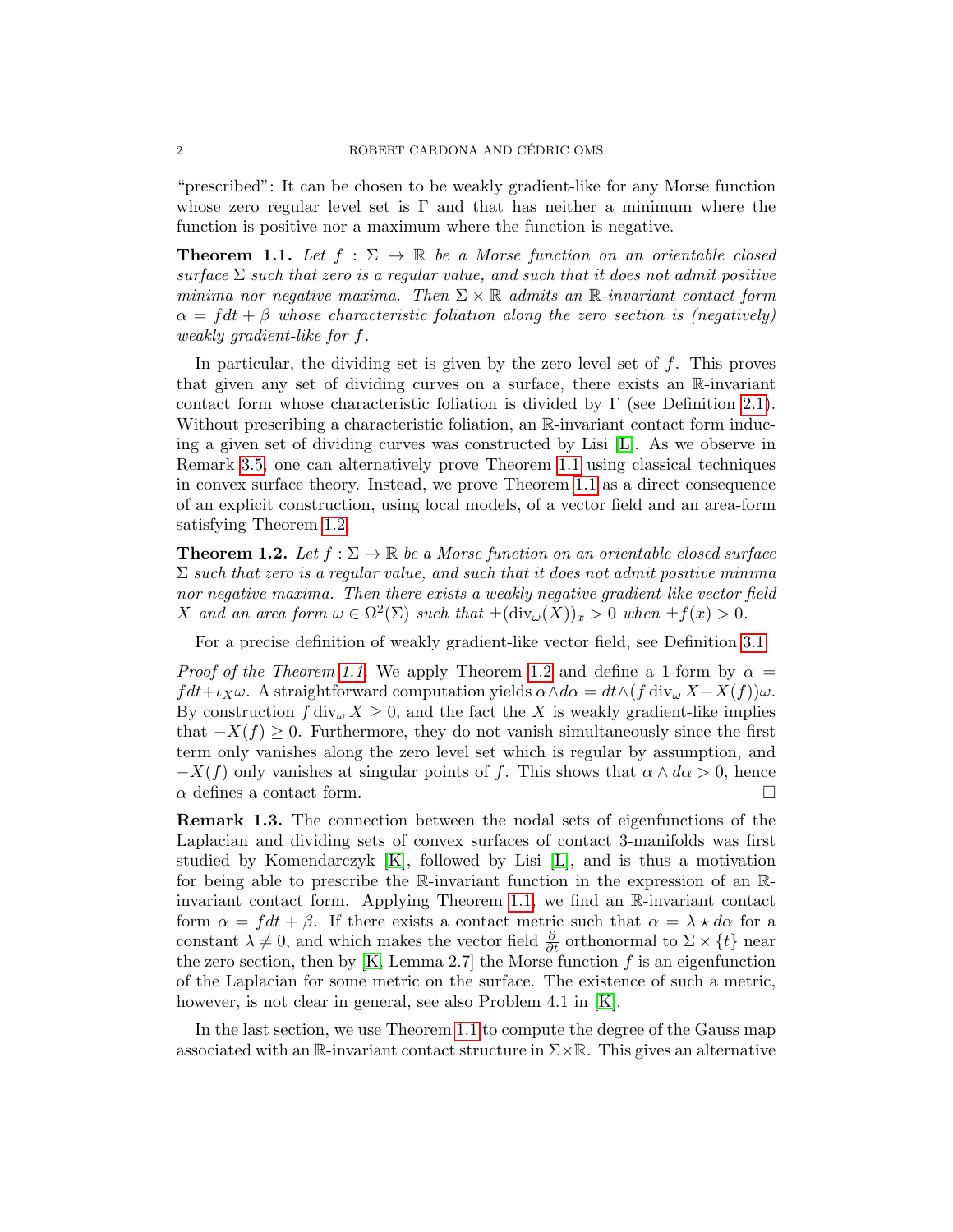proof of the homotopical classification of R-invariant contact structures in terms of their dividing set.

Acknowledgments. The authors would like to thank John Etnyre, Marc Kegel and Daniel Peralta-Salas for useful comments, as well as Eva Miranda for her constant encouragement.

### 2. Preliminaries

We will always denote a contact three-manifold by  $(M, \xi)$  and assume that the contact structure  $\xi$  is coorientable, so  $\xi = \ker \alpha$  for a globally defined one-form  $\alpha \in \Omega^1(M)$  that satisfies that  $\alpha \wedge d\alpha \neq 0$ .

We introduce in this section the main definitions, which can all be found in the classical reference [\[Ge\]](#page-14-4). Convex surfaces are a powerful tool to study 3-dimensional contact manifolds and were introduced in [\[Gi1\]](#page-14-0), other standard references are [\[Et\]](#page-14-5) and [\[M\]](#page-14-6). The higher dimensional study of contact convexity has recently been initiated in [\[HH\]](#page-14-7).

Given a surface embedded in a three-dimensional contact manifold  $(M, \xi)$ , the contact structure induces a singular foliation on  $\Sigma$ , the *characteristic foliation*, which is defined as  $\Sigma_{\xi} = T\Sigma \cap \xi$ . The singular points of the foliation are exactly those points  $x \in \Sigma$  where  $\xi$  is tangent to T $\Sigma$ . By the contact condition, the singular points of the characteristic foliation are isolated. Let  $\Omega \in \Omega^2(\Sigma)$  be an area form of  $\Sigma$ . The characteristic foliation can alternatively be defined as an equivalence class of vector fields [X], where  $X \in \Omega^1(M)$  is defined by  $\iota_X \Omega = \beta$ , where  $\beta = i^* \alpha$  is the pullback of  $\alpha$  by the inclusion map  $i : \Sigma \hookrightarrow M$ . Two singular vector fields are in the same equivalence class if they differ up to multiplication of a positive function.

A vector field Y is a contact vector field if Y preserves the contact structure, that is  $\mathcal{L}_Y \alpha = g\alpha$ , where  $g \in C^{\infty}(M)$ . An embedded surface  $\Sigma \subset (M,\xi)$  in a contact manifold is *convex* if there exists, in a neighborhood of  $\Sigma$ , a contact vector field that is transverse to  $\Sigma$ . The set  $\Gamma \subset \Sigma$  defined by  $\Gamma := \{x \in \Sigma \mid Y_x \in \xi\}$  is called the dividing set of the convex contact surface. Equivalently, the R-invariant contact form that defines the contact structure in a neighborhood around the contact surface  $\Sigma$  can be written as  $\alpha = u dt + \beta$ , where  $u \in C^{\infty}(\Sigma)$ ,  $\beta \in \Omega^{1}(\Sigma)$ and  $Y = \frac{\partial}{\partial t}$ , and the dividing set is given by  $\Gamma = \{x \in \Sigma \mid u(x) = 0\}$ . It follows from the contact condition that  $\Gamma$  is an embedded curve and that  $\Sigma \backslash \Gamma$  is equipped with an exact symplectic form.

The dividing set contains all the information about the contact structure in a neighborhood around the convex hypersurface. More precisely, given any two contact structures whose characteristic foliations are divided by the same dividing set up to isotopy, then the contact structures are contact isotopic.

One can show that the dividing set divides the characteristic foliation, which means the following.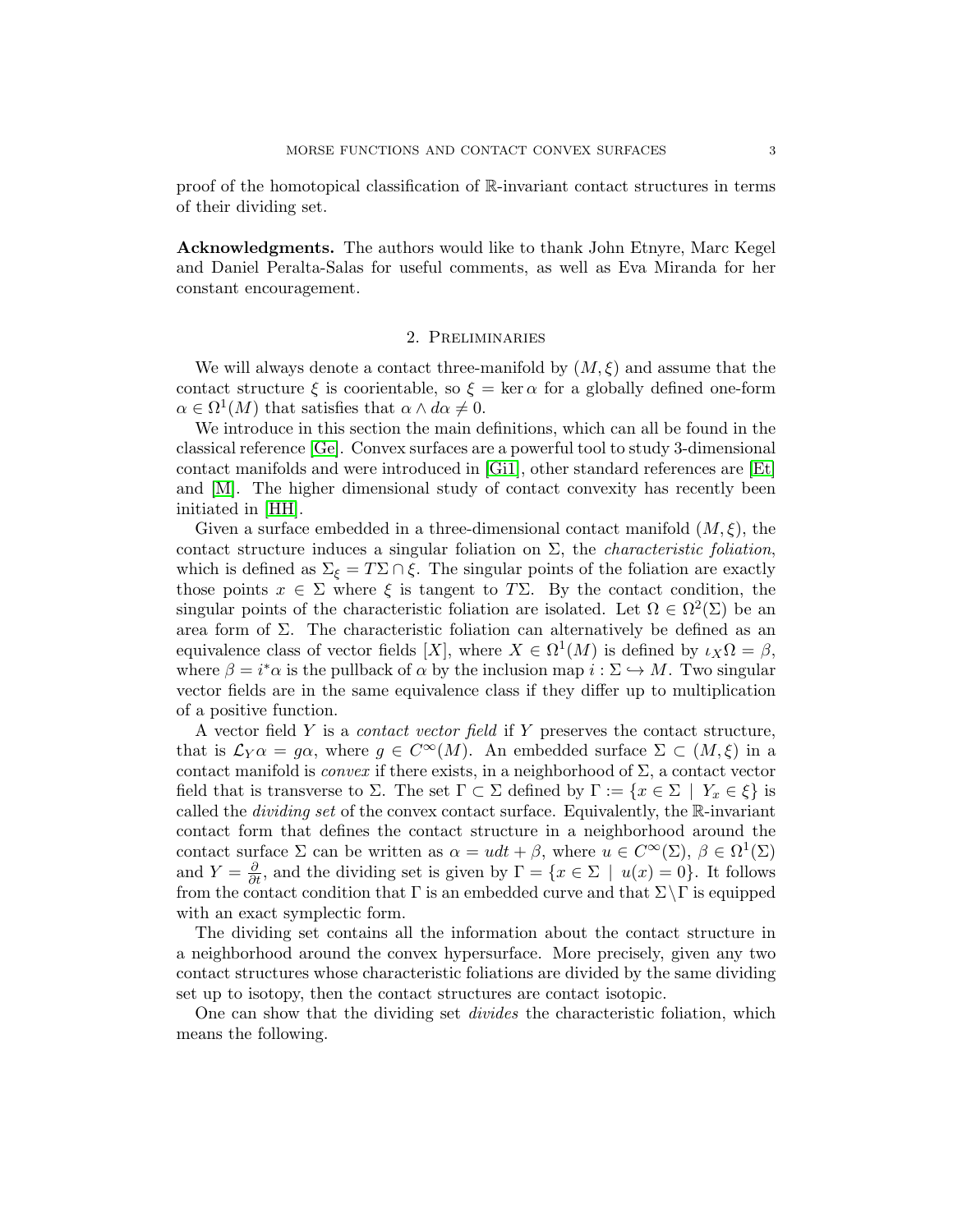<span id="page-3-0"></span>**Definition 2.1.** [Definition 4.8.3 in [\[Ge\]](#page-14-4)] Let  $\Gamma$  be a set of dividing curves that gives a decomposition  $\Sigma \setminus \Gamma = \Sigma_+ \sqcup \Sigma_-$ . A singular 1-dimensional foliation  $\mathcal F$  on a closed surface  $\Sigma$  is divided by a set of dividing curves  $\Gamma$  (or  $\Gamma$  divides  $\mathcal F$ ) if the following holds:

- $\mathcal F$  is transverse to  $\Gamma$ ,
- There is an area form  $\omega$  and a vector field X defining F such that  $\Sigma_{\pm}$  =  ${p \in \Sigma \mid \pm div_{\omega}(X) > 0}$  and X points out of  $\Sigma_{+}$  along  $\Gamma$ .
	- 3. Weakly gradient-like characteristic foliations

In this section, we prove Theorem [1.2,](#page-1-1) i.e. we show that for each Morse function cutting the zero section transversely and without positive minima nor without negative maxima there exists a (negative) weakly gradient-like vector field divided (in the sense of Definition [2.1\)](#page-3-0) by the zero level set. Recall the definition of weakly gradient-like vector field [\[CE,](#page-13-2) Section 9.3].

<span id="page-3-1"></span>**Definition 3.1.** Let M be a manifold and  $f : M \longrightarrow \mathbb{R}$  a smooth function defined on  $M$ . A vector field  $X$  in  $M$  is weakly gradient-like for a function  $f$  if

- $X(p) = 0$  if and only if  $df(p) = 0$ ,
- $X(f) > 0$  outside the zeroes of X.

A negative weakly gradient-like vector field satisfies instead  $X(f) < 0$  outside the zeroes of X. In some parts of the literature, the definition above defines a gradient-like vector field. Here we make a distinction, since a very common definition of gradient-like vector field imposes further that  $X$  is exactly the gradient of f with respect to the standard metric on a small enough Morse neighborhood of the critical points of  $f$ .

As mentioned in the introduction, the conditions imposed on the Morse function are necessary. If there was a positive minimum, a negative gradient-like vector field near that minimum is modeled by a sink and hence cannot have positive divergence. Similarly, at a negative maximum we would have a vector field with a source, which cannot have negative divergence.

3.1. Decomposing  $\Sigma$  into 2-atoms. Let  $f : \Sigma \longrightarrow \mathbb{R}$  be a Morse function defined on a closed surface  $\Sigma$  and satisfying both required properties: it cuts transversely the zero section and does not have positive minimums or negative maximums. Following [\[BF,](#page-13-3) Chapter 2], we define the notion of 2-atom.

**Definition 3.2.** A 2-atom  $P$  is a neighborhood of a critical fiber foliated by the level sets of  $f$ , considered up to fiber equivalence.

That is, given a critical value  $c$  of the function, a 2-atom associated to the critical fiber is given by a connected component P of  $f^{-1}[c-\varepsilon,c+\varepsilon] \subset \Sigma$ , for  $\varepsilon > 0$  sufficiently small so that there are no other critical values in  $[c - \varepsilon, c + \varepsilon]$ . Hence, a 2-atom is a connected compact surface with boundary, equipped with a foliation of the level-sets of f and defined up fiber equivalence. Each connected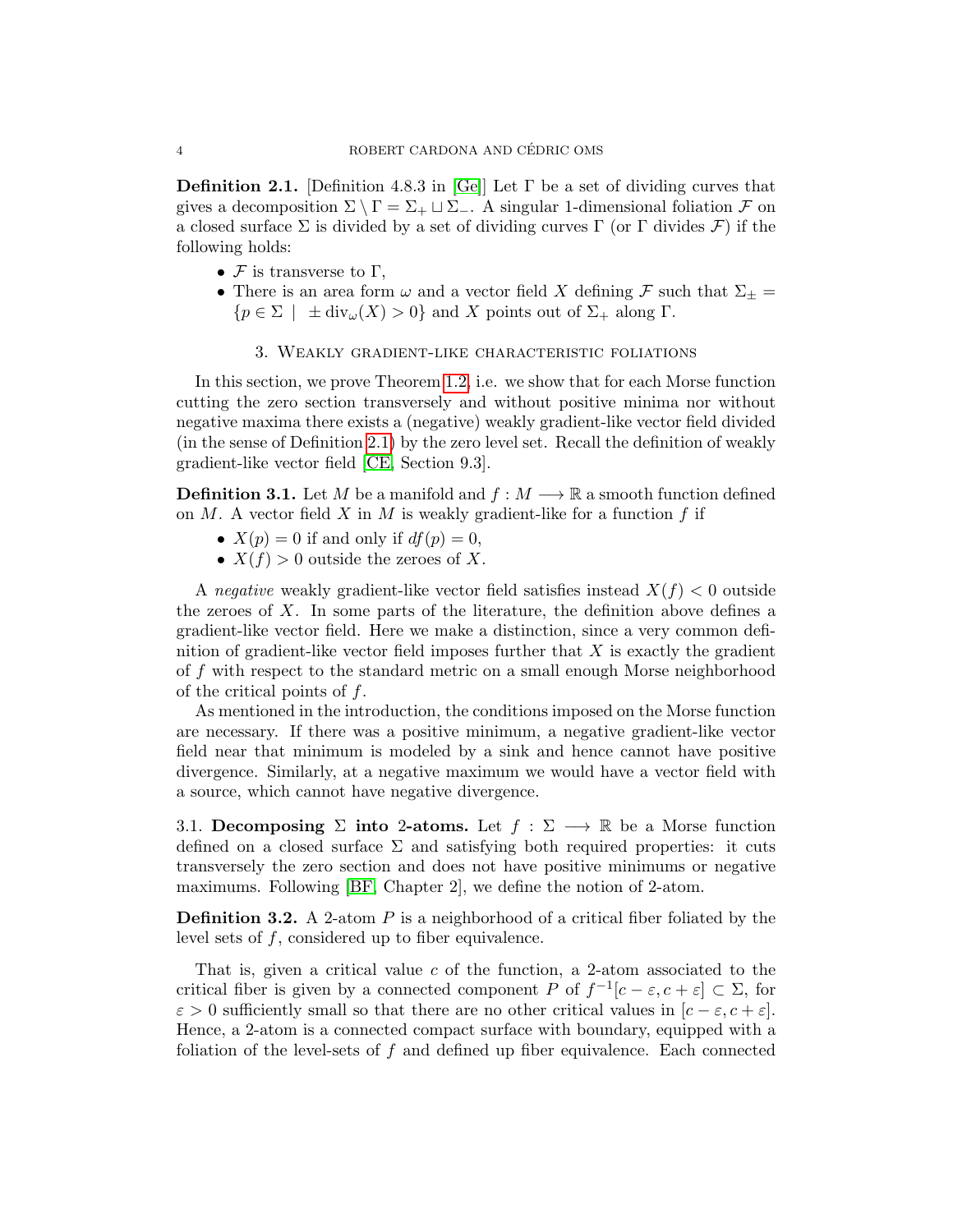component of the 2-atom is determined by a graph, whose vertices are critical points and whose edges are the regular part of the critical level set, satisfying:

- $K = f^{-1}(c) \cap P$  is either a single point or a graph with all vertices of degree 4,
- each connected component of  $P \setminus K$  is homeomorphic to  $S^1 \times (0,1]$ , and each annulus is either positive or negative (according to the sign of  $f - c$ ) in a way that each edge of  $K$  is in the adherence of exactly one positive and one negative annulus.

When  $K$  is a single point, the 2-atom corresponds to a neighborhood of a maximum or minimum of the Morse function. Otherwise, each vertex of  $K$  represents a hyperbolic critical point. Given the finite set of 2-atoms of the function  $f$ , the whole manifold and foliation by level sets is recovered by gluing annuli(foliated by regular circles of  $f$ ) along the corresponding boundary components of the 2-atoms.

In our context, as the Morse function is transverse to the zero-section, zero is a regular value. We will say that a 2-atom is *positive* if  $c > 0$ , and *negative* if  $c < 0$ . In the subsequent subsections, we will show that there exists a weakly gradient-like flow of positive (respectively negative) divergence on each positive (respectively negative) atom. We restrict to positive atoms since the argument is analogous for the negative ones.

3.2. Local models in parts of 2-atoms. A positive 2-atom P can be broken into a finite number of domains  $D_1, ..., D_n$  and  $B_1, ..., B_m$ , where:

- Each  $D_i$  is homeomorphic to a closed disk, and is described in a Morse chart neighborhood of one of the critical points in  $f^{-1}(c)$ . For  $\varepsilon$  small enough, the level sets  $f^{-1}(\pm \varepsilon)$  intersect the Morse chart and we can choose  $D_i$  such that its boundary is given by four arcs lying on the level sets  $f^{-1}(c \pm \epsilon)$  and four straight segments (see Figure [2\)](#page-6-0).
- Each  $B_j$  is diffeomorphic to  $[0,1]^2$ , and satisfies  $\overline{P \setminus \bigcup_{i=1}^n D_i} = \bigcup_{j=1}^m B_j$ .

In terms of the graph  $K$ , the disks  $D_i$  are neighborhoods of the vertices and the bands  $B_j$  are neighborhoods of the edges in  $P \setminus \Box D_i$ .

The boundary of each band  $B_j \cong [0, 1]^2$  is composed of two segments that are each glued to the boundary segment of some disk, and two segments which are respectively in  $f^{-1}(c-\varepsilon)$  and  $f^{-1}(c+\varepsilon)$ .

Let  $D_i$  be one of the topological disks of a 2-atom where f has a critical point. We will define on  $D_i$  a vector field and an area form.

**Local model near elliptic point.** If  $D_i$  is a neighborhood of an elliptic point, the function necessarily has a maximum (since we are in a positive atom) and, by the Morse lemma, there are polar coordinates  $(r, \theta)$  on a disk-like neighborhood of the critical point where  $f = c - r^2$ . In this case, we simply choose the negative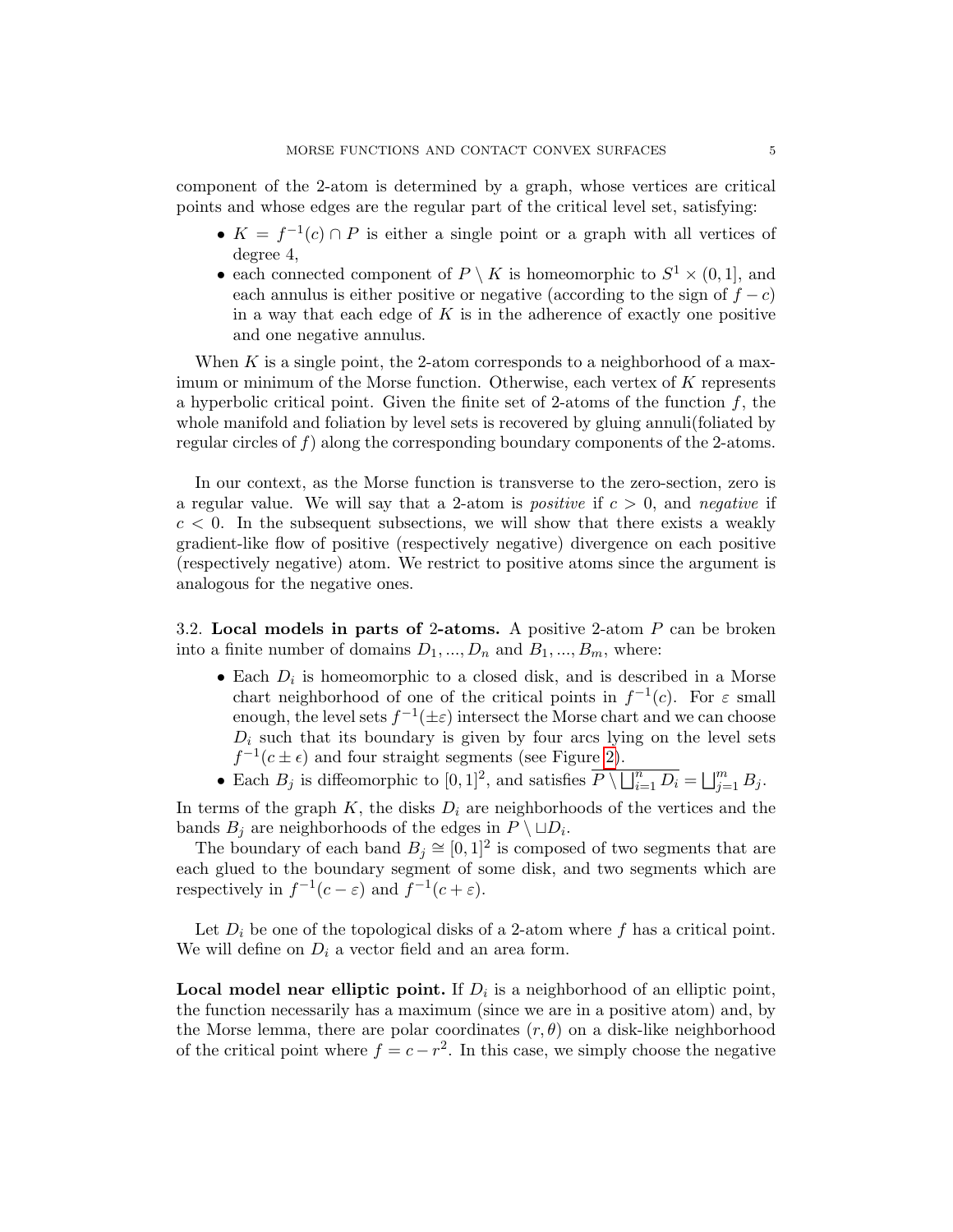

FIGURE 1. The domain  $D_i$ .

gradient of f with respect to the standard metric

$$
X = 2r \frac{\partial}{\partial r}.
$$

For the standard area form  $\omega = r dr \wedge d\theta$  the divergence is

$$
\operatorname{div}_{\omega}(X) = 4,
$$

which is positive everywhere.

Local model near hyperbolic points. If  $D_i$  is a neighborhood of a hyperbolic point, we proceed as follows. The disk  $D_i$  lies inside a Morse neighborhood U of f with coordinates  $(x, y)$  where  $f = c + (x + y)^2 - (x - y)^2$ . Up to redefining  $D_i$ and the bands  $B_j$ , we can assume that the segments in the boundary of  $D_i$  are parallel to  $x = \pm \delta$  and  $y = \pm \delta$ . Consider the vector field

$$
X = -(x+y)\left(\frac{\partial}{\partial x} + \frac{\partial}{\partial y}\right) + 2(x-y)\left(\frac{\partial}{\partial x} - \frac{\partial}{\partial y}\right)
$$

$$
= (x-3y)\frac{\partial}{\partial x} + (y-3x)\frac{\partial}{\partial y}
$$

which is clearly negative weakly gradient-like flow for f. Let  $\omega = dx \wedge dy$  be the standard area form, and X satisfies

$$
\operatorname{div}_{\omega}(X) = 2 > 0.
$$

We want to modify X near  $x = \pm \delta$  and  $y = \pm \delta$  so that it is parallel respectively to the y and x axis there. We will explain how to do it near  $x = \pm \delta$  and in the y coordinate it is done analogously. Choose  $\delta_1, \delta_2$  positive such that  $\delta_1 < \delta_2 < \delta$ , and take the region  $V_+ = \{x \in [\delta_1, \delta]\} \cap D_i$ . There, the vector field is of the form

<span id="page-5-0"></span>
$$
X = g\frac{\partial}{\partial x} + h\frac{\partial}{\partial y},\tag{3.3}
$$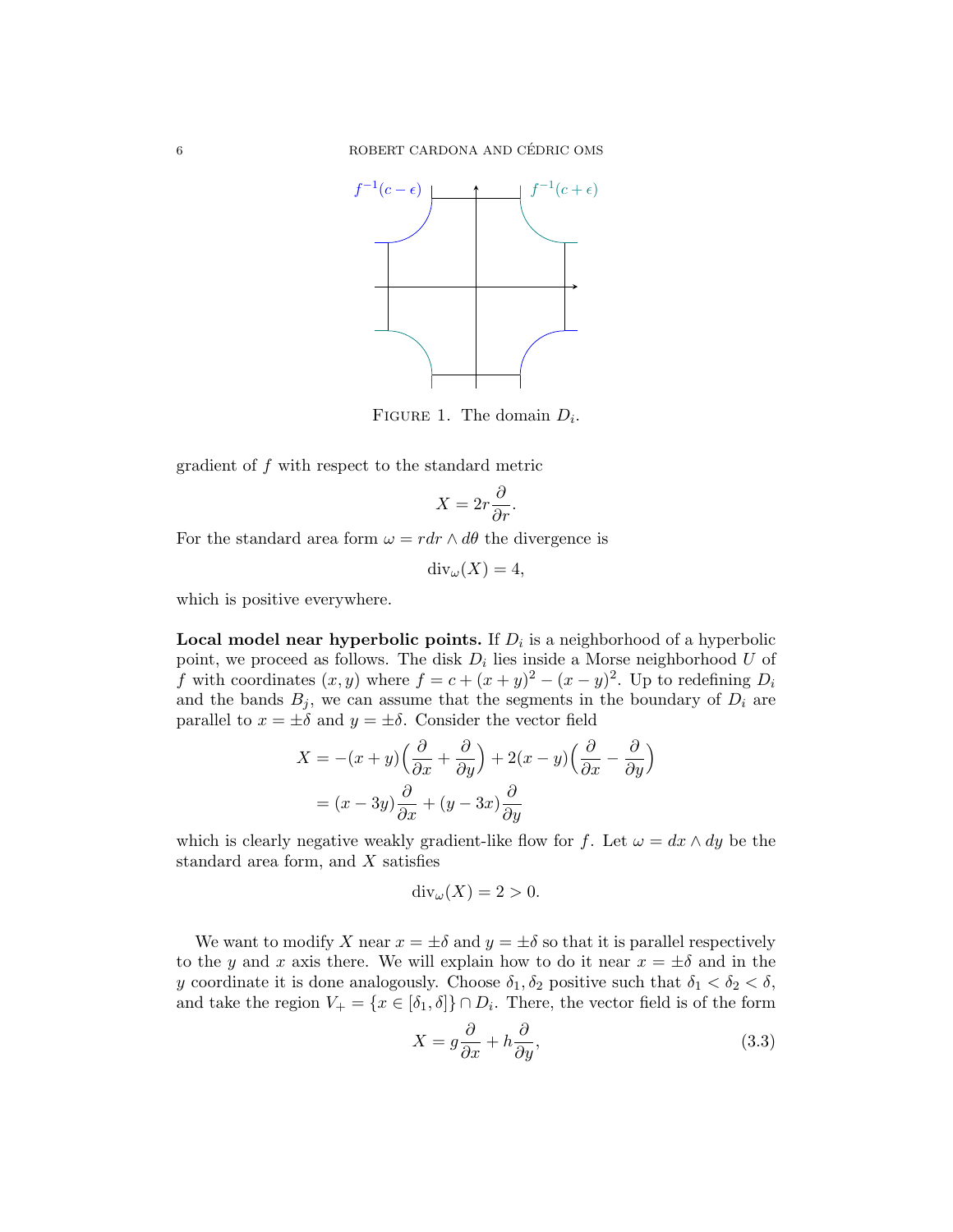<span id="page-6-0"></span>

FIGURE 2. The model around a hyperbolic point. In green and blue the level-set  $f^{-1}(c \pm \epsilon)$  and in orange the cut-off region where the vector field is parallel to the straight boundary segment.

with  $h < 0$  in  $V_+$  and  $\frac{\partial g}{\partial x} + \frac{\partial h}{\partial y} > 0$  in all  $D_i$ . Let  $\varphi_1, \varphi_2 \in C^\infty(\mathbb{R})$  denote cut-off functions such that

$$
\begin{cases}\n\varphi_1(x) &= 0 \text{ for } x \le \delta_1, \\
\varphi_1(x) &= 1 \text{ for } x \ge \delta_2, \\
\varphi_2(x) &= 1 \text{ for } x \le \delta_2, \\
\varphi_2(x) &= 0 \text{ for } x \ge \delta - \delta' \text{ for some very small } \delta' > 0.\n\end{cases}
$$



FIGURE 3. The functions  $\varphi_1$  and  $\varphi_2$ .

We choose a function  $u(y)$  that is negative for  $y \in [-\delta, \delta]$  and such that  $u'(y) \gg$  $\varphi_2'(x)$ . In  $V_+$ , we modify the vector field to

$$
Y = \varphi_2(x)g\frac{\partial}{\partial x} + \left(h + \varphi_1(x)u(y)\right)\frac{\partial}{\partial y},
$$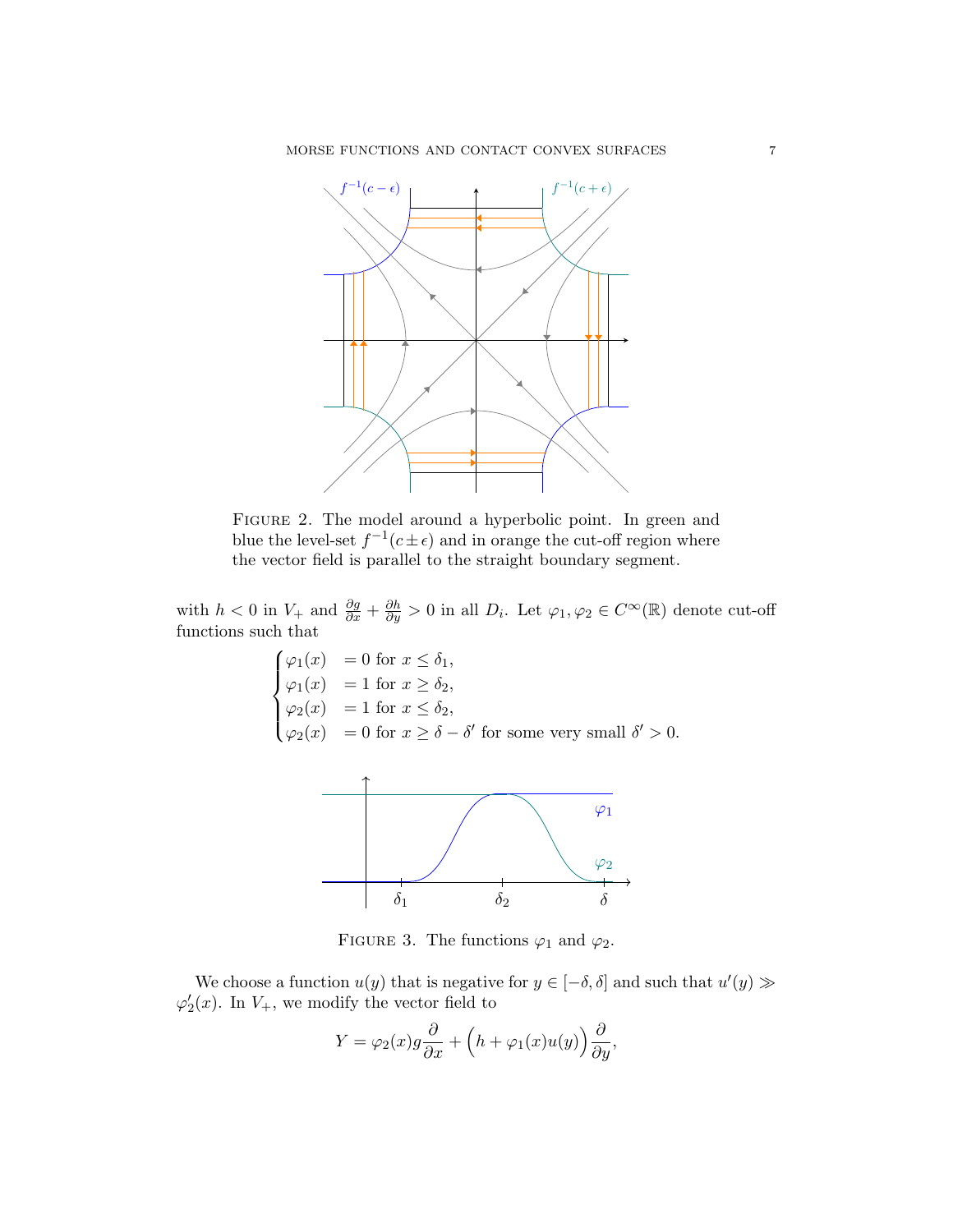which glues well with the previously defined vector field near  $x = \delta_1$ . It still satisfies that the  $\frac{\partial}{\partial y}$  component is negative, and the  $\frac{\partial}{\partial x}$  component is zero near  $x = \delta$ . Furthermore, the divergence is given by

$$
\operatorname{div}_{\omega}(Y) = \begin{cases} \frac{\partial g}{\partial x} + \frac{\partial h}{\partial y} + \varphi_1(x) \cdot u'(y) > 0, & \text{for } x \in [\delta_1, \delta_2], \\ \varphi_2(x) \frac{\partial g}{\partial x} + \varphi_2'(x)g + \frac{\partial h}{\partial y} + u'(y) > 0, & \text{for } x \in [\delta_2, \delta], \end{cases}
$$

where in the last equation we used that  $u'(y)$  is positive and can be taken arbitrarily large. We emphasize that for x close to  $\delta$ ,  $Y = (h + u)\frac{\partial}{\partial y}$  and  $\operatorname{div}_{\omega} Y = \frac{\partial (h+u)}{\partial y} > 0.$ 

We can now proceed analogously in  $V = \{x \in [-\delta, -\delta_1]\} \cap D_i$ . We keep denoting X in the form [\(3.3\)](#page-5-0), where now  $h > 0$  in  $V_-\$ . We choose cutoff functions  $\phi_1$  and  $\phi_2$  such that

$$
\begin{cases}\n\phi_1(x) = 0 \text{ for } x \ge -\delta_1, \\
\phi_1(x) = 1 \text{ for } x \le -\delta_2, \\
\phi_2(x) = 1 \text{ for } x \ge -\delta_2, \\
\phi_2(x) = 0 \text{ for } x \le -\delta + \delta' \text{ for some very small } \delta' > 0.\n\end{cases}
$$

Let  $v(y)$  be a positive function with some arbitrarily large positive derivative in  $y \in [-\delta, \delta]$ . We change the vector field to

$$
Y' = \phi_2(x)g\frac{\partial}{\partial x} + \left(h + \phi_1(x)v(y)\right)\frac{\partial}{\partial y}.
$$

This vector field glues well with X, it always have a positive  $\frac{\partial}{\partial y}$ -component and near  $x = \delta$  it is parallel to  $\frac{\partial}{\partial y}$ . Furthermore, the divergence of Y' satisfies

$$
\operatorname{div}_{\omega}(Y') = \begin{cases} \frac{\partial g}{\partial x} + \frac{\partial h}{\partial y} + \phi_1(x) \cdot v'(y) > 0, & \text{for } x \in [-\delta_2, -\delta_1], \\ \phi_2(x)\frac{\partial g}{\partial x} + \phi_2'(x)g + \frac{\partial h}{\partial y} + v'(y) > 0, & \text{for } x \in [-\delta, -\delta_2]. \end{cases}
$$

where we used in the second equation that  $v'(y)$  can be taken arbitrarily large. As before, we emphasize that for x close to  $-\delta$ ,  $Y = (h + v)\frac{\partial}{\partial y}$  and  $\text{div}_{\omega}Y =$  $\frac{\partial (h+v)}{\partial y} > 0.$ 

Arguing analogously near  $y = \pm \delta$ , we construct a vector field X in  $D_i$  that is negative weakly gradient-like for the Morse function, has everywhere positive divergence, and that is parallel to the boundary segments that will be glued to the bands  $B_i$ .

Remark 3.4. If the 2-atom is negative, we want a vector field that has negative divergence everywhere. The same model can be constructed, taking first a vector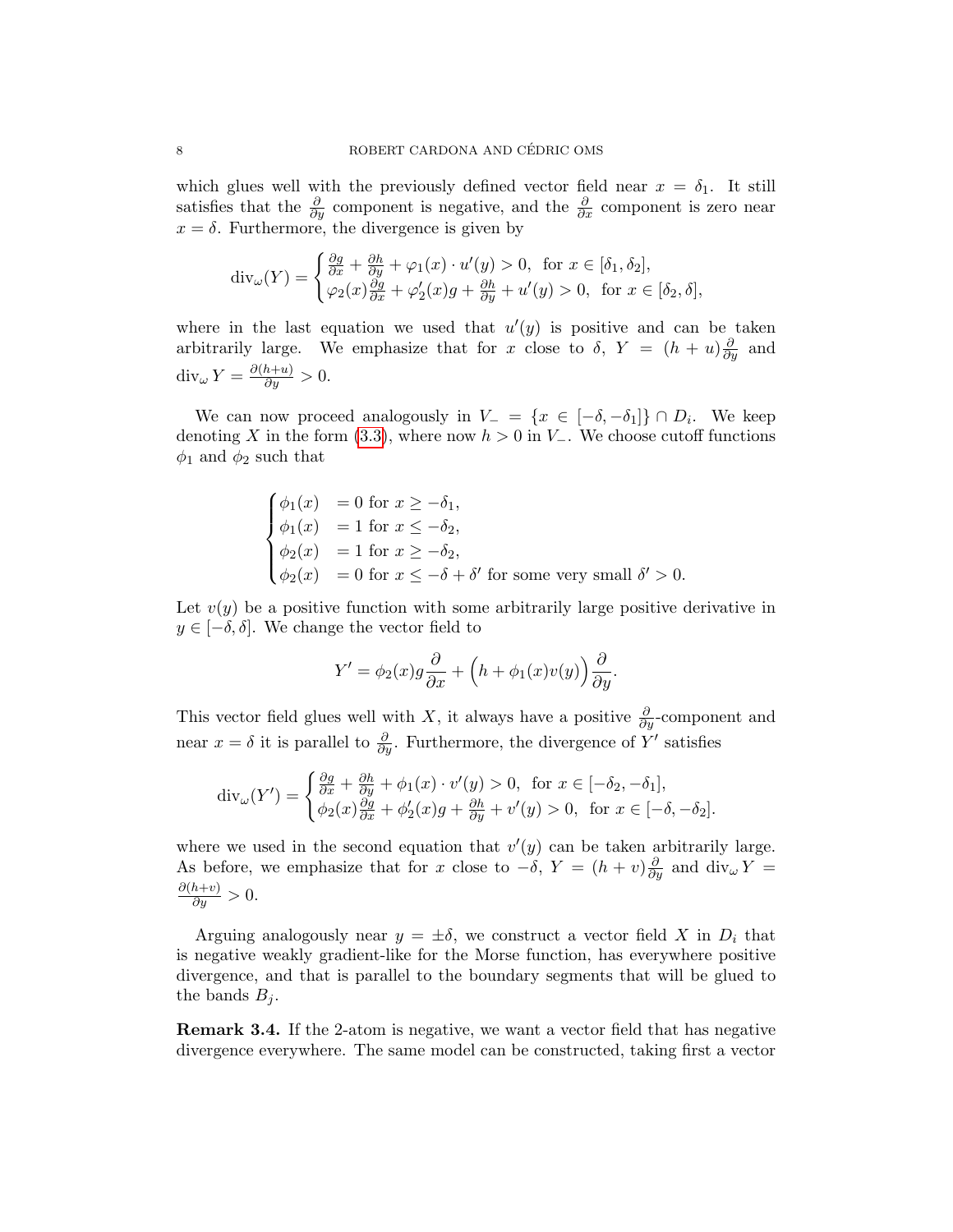field of the form

$$
X = -2(x+y)\left(\frac{\partial}{\partial x} + \frac{\partial}{\partial y}\right) + (x-y)\left(\frac{\partial}{\partial x} - \frac{\partial}{\partial y}\right)
$$

$$
= (-3y - x)\frac{\partial}{\partial x} + (-3x - y)\frac{\partial}{\partial y},
$$

which is again negative weakly gradient-like for the Morse function but has divergence equal to −2 instead (with respect to the standard area form in the disk). The whole construction is then analogous, but the functions  $u(y)$  and  $v(y)$  are chosen with large negative derivative instead.

3.3. Characteristic foliation on each atom. We will now glue the vector fields and area-forms that we constructed near the hyperbolic points adapting a standard trick [\[Ge,](#page-14-4) page 231]. Every boundary segment of  $\bigsqcup_{i=1}^{n} D_i$  is connected to another boundary segment through some band  $B_j$ . Let  $B \cong [0,1]^2$  be one of the bands endowed with coordinates  $(t, z)$ . We can assume that the level sets of f correspond to the level sets of z, and that  $f > c$  in  $z > 0$  and  $f < c$  in  $z < 0$ . We might extend the vector field and area-form constructed in each attached disk to obtain a pair  $(X_0, \omega_0)$  and  $(X_1, \omega_1)$  defined respectively near  $t = 0$  and near  $t = 1$ . The vector fields  $X_0$  and  $X_1$  are of the form

$$
X_0|_{\{t=0\}} = g_0 \frac{\partial}{\partial z}, \qquad X_1|_{\{t=1\}} = g_1 \frac{\partial}{\partial z},
$$

where  $g_0$  and  $g_1$  are both negative functions. Furthermore we have

$$
\operatorname{div}_{\omega_0}(X_0) > 0, \qquad \operatorname{div}_{\omega_1}(X_1) > 0.
$$

We might assume that  $dt \wedge dz$  induces the same orientation as  $\omega_0$  and  $\omega_1$ . We first interpolate the area form  $\omega_0$  to the constant area form  $dt \wedge dz$  close to  $\{t = 0\}$  while having the condition of positive divergence of  $X_0$  being satisfied. We consider a positive cut-off function  $\phi$  such that  $\phi(x) = 1$  close to  $x = 0$  and  $\phi(x) = 0$  for x close to  $\delta$  (for some small  $\delta > 0$ ). We consider the area form given by  $\omega = (c_0\phi(t) + (1 - \phi(t))dt \wedge dz$ . The divergence of  $X_0$  with respect to  $\omega$  is given by a positive multiple of

$$
\phi(t)\Big(\frac{\partial c_0}{\partial z}g_0 + c_0\frac{\partial g_0}{\partial z}\Big) + \Big(1 - \phi(t)\Big)\frac{\partial g_0}{\partial z}.
$$

The first term is given by a positive multiple of  $\text{div}_{\omega_0} X_0$  and hence is positive. The second term is also positive. Indeed, we can assume that the coordinate  $z$ coincides with the coordinate defining the boundary segment on any of the disks  $D_i$  that lie in the boundary of the band. By construction, the component of X with respect to that coordinate has a positive derivative, as we emphasized in the previous section, and thus  $\frac{\partial g_0}{\partial z} > 0$  near  $t = 0$ . The same construction can be done for  $(X_1, \omega_1)$  close to  $\{t = 1\}$ . We thus obtain a globally defined area form  $\omega$ and we take a vector field

$$
X = g\frac{\partial}{\partial z},
$$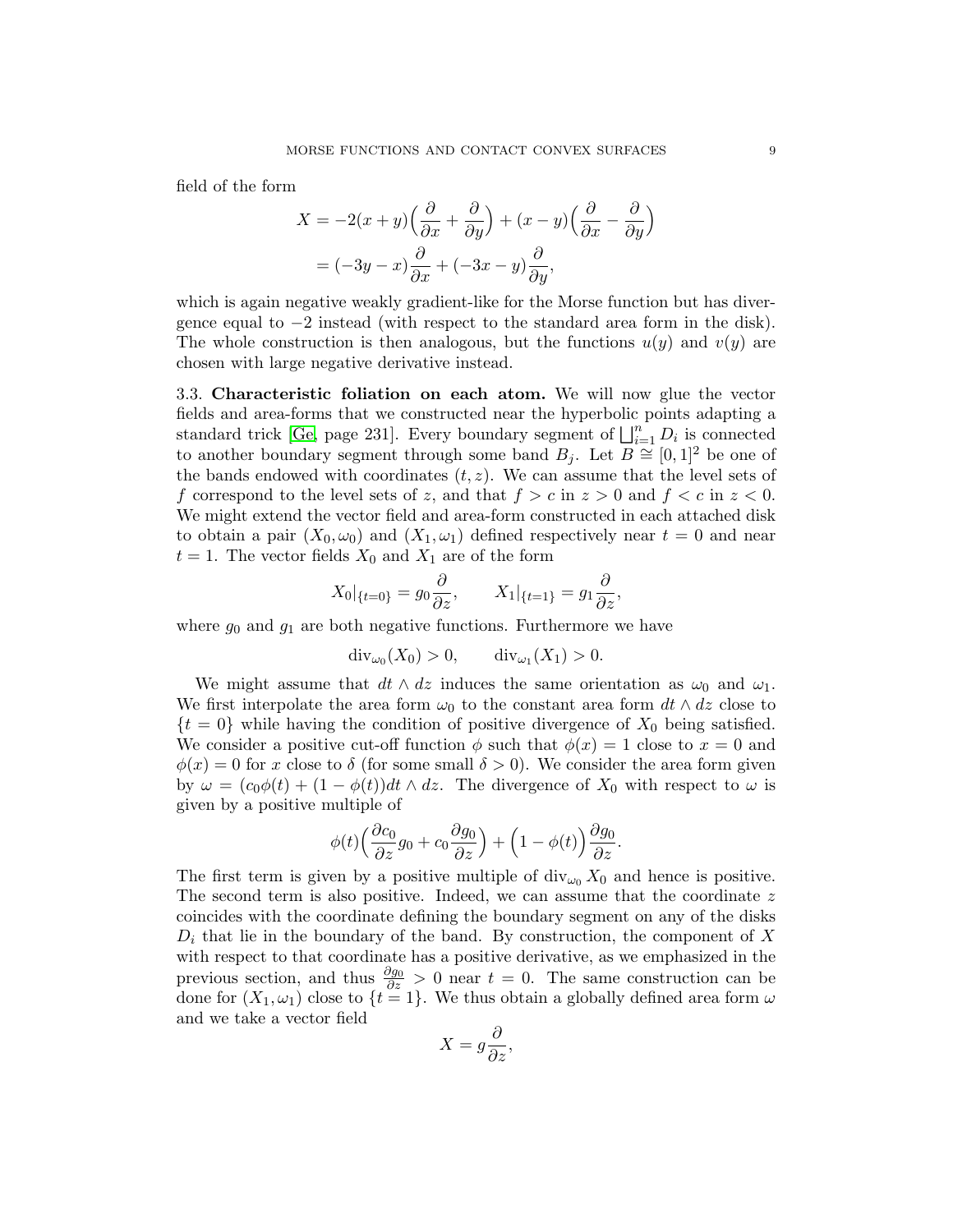with  $\frac{\partial g}{\partial z} > 0$  and  $g = g_0$  and  $g = g_1$  respectively near  $t = 0$  and  $t = 1$ . The vector field  $\tilde{X}$  is a negative weakly gradient-like vector field for the Morse function, and for  $t \in (\delta, 1 - \delta)$  it further satisfies

$$
\operatorname{div}_{\omega}(X) = \frac{\partial g}{\partial z} > 0.
$$

Doing this construction along each band, we construct a negative weakly gradient flow X and an area form  $\omega$  on the positive 2-atom P such that  $\text{div}_{\omega}(X) > 0$ everywhere.

3.4. Conclusion. We have now constructed a vector field and an area form such that the vector field has positive (respectively negative) divergence in each positive (respectively negative) 2-atom of the Morse function. It only remains to extend this vector field and area form along the annuli, foliated by regular level sets of f, whose boundary are boundary components of 2-atoms. We will adapt an argument from [\[Ge,](#page-14-4) p. 231] to obtain an area form  $\omega$  and vector field X that interpolate between the ones that are given on the boundary of the annulus so that  $\text{div}_{\omega}(X) = 0$  only at the zero level set.

When we glue together two positive atoms or two negative atoms, we can adapt the argument as follows. Assume that the annulus  $S^1 \times [-1, 1]$  has both boundary components on positive 2-atoms. Let  $X_1$  be the weakly gradient like vector field and  $\Omega_1$  the area form defined near  $S^1 \times \{-1\}$ , and  $X_2$  and  $\Omega_2$  the vector field and area form defined near  $S^1 \times \{1\}$ . We can assume that the coordinates  $(\theta, s)$  of  $S^1 \times [-1,1]$  are such that  $X_1 = -\frac{\partial}{\partial s}$  near  $t = -1$  and  $X_2 = -\frac{\partial}{\partial s}$  near  $t = 1$ . We will also assume that  $d\theta \wedge ds$  induces the same orientation as  $\Omega_1$  and  $\Omega_2$ . Let  $\Omega$  be an area form such that  $\Omega = \Omega_1$  for  $s \in (\epsilon, 1)$  and  $\Omega = \Omega_2$  for  $s \in (-1, -\epsilon)$ ,  $\epsilon > 0$ small. The divergence of  $X = \frac{\partial}{\partial s}$  with respect to  $g(s) \Omega$  where  $g \in C^{\infty}((-1, 1), \mathbb{R})$ is given by

$$
\operatorname{div}_{g\Omega} X = \frac{-g'(s)}{g(s)} + \operatorname{div}_{\Omega}(X).
$$

As div $\Omega(X)$  is bounded, to obtain positive divergence it is sufficient to take a function g with a large negative derivative. We thus take the function g to be decreasing such that  $g(s) = K$  for  $s \in (-1, \epsilon)$  where K is a big constant and  $g(s) = 1$  when  $s \in (\epsilon, 1)$ . Note that the area form  $g\Omega$  only glues with  $\Omega_1$  up to multiplication of a constant. This is not a problem in our construction as the area form constructed in the 2-atom can be changed by multiplying it by the same constant, and the vector field  $X_1$  will still have everywhere positive divergence. The same construction holds when gluing two negative 2-atoms.

When we are gluing a positive atom with a negative one (this implies that there is a circle in the annulus that corresponds to a component of the zero level set of the function), we are exactly in the case treated in [\[Ge,](#page-14-4) p 231], that we sketch for completeness. Keeping the notation as above, assume that the circle in the zero level set of the function is given by  $s = 0$ , choose some area-form  $\Omega'$  in  $s \in (-\varepsilon/2, \varepsilon/2)$  for  $\epsilon > 0$  small enough, for which div(X) vanishes exactly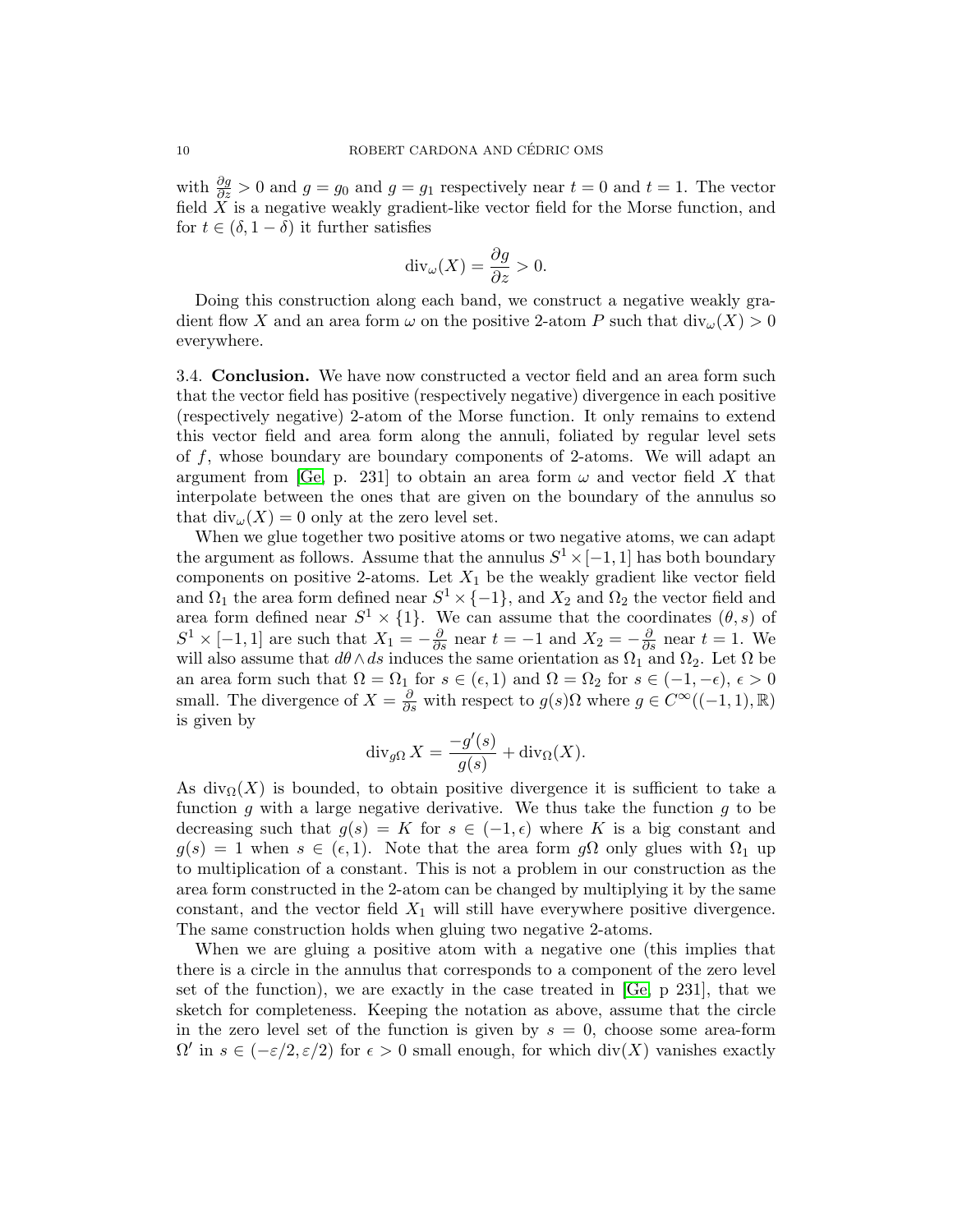at  $s = 0$  and is positive or negative respectively for  $s > 0$  and  $s < 0$ . We might now choose any area-form  $\Omega$  that coincides with  $\Omega_1, \Omega', \Omega_2$  respectively for  $s \in [-1, -\varepsilon], s \in [-\varepsilon/2, \varepsilon/2]$  and  $s \in [\varepsilon, 1].$  Up to choosing  $\Omega$  that coincides with suitable positive constant multiples of  $\Omega_1$ ,  $\Omega'$  and  $\Omega_2$ , we construct an area-form  $g(s)\Omega$ , where  $g(s)$  is a positive function that is constant for  $|s| \notin [\varepsilon/2, \varepsilon]$ , and either decreases (respectively increases) fast enough for  $s \in (-\varepsilon, -\varepsilon/2)$  (respectively for  $s \in (\varepsilon/2, \varepsilon)$ ).

After doing this at each boundary circles of the domains  $S_i$ , we obtain a globally defined vector field X in  $\Sigma$ , endowed with an area form  $\omega$  such that X is divided by the original dividing set (as in Definition [2.1\)](#page-3-0), and  $X$  is weakly gradient-like for the Morse function  $f$ . This finishes the proof of Theorem [1.2.](#page-1-1)

<span id="page-10-0"></span>Remark 3.5. As we mentioned in the introduction, one can use classical results in convex surface theory to prove Theorem [1.1,](#page-1-0) we sketch here the argument for completeness. Let  $f$  be a Morse function satisfying the hypothesis of the theorem. Choose any Riemannian metric g in  $\Sigma$  such that  $X = -\text{grad}_q f$  has either positive (when  $f$  is positive there) or negative (when  $f$  is negative there) divergence with respect to some area-form at the singular points of f. This is a sufficient condition for the existence of a (not necessarily R-invariant) contact form  $\alpha$  in  $\Sigma \times \mathbb{R}$  such that the characteristic foliation along  $\Sigma \times \{0\}$  is X (see Lemma 4.6.3 in [\[Ge\]](#page-14-4)). Since X is in particular of "almost" Morse-Smale type, the proof of  $[G_1]$ , Section II, Proposition 2.6] (see also Proposition 4.8.7 and Remark 4.8.9 in [\[Ge\]](#page-14-4)) shows that  $X$  is divided by some dividing set. An inspection of the proof shows that, in our case, the dividing set can be chosen to be the zero level set of  $f$ . This proves Theorem [1.2](#page-1-1) and hence also Theorem [1.1.](#page-1-0)

# 4. Homotopical classification using Morse functions

Given a closed surface  $\Sigma$ , a dividing set  $\Gamma$ , and a sign to each side of  $\Gamma$ , a germ of R-invariant contact structure  $\xi_{\Gamma}$  in  $M = \Sigma \times \mathbb{R}$  is uniquely determined, up to isotopy, by the set of cooriented curves  $\Gamma$  [\[Gi1\]](#page-14-0). The homotopy class of a plane field  $\xi$  in M is determined by the homotopy class of any vector field Y such that  $Y \oplus \xi = TM$ . Fixing a trivialization of the unit tangent bundle  $TSM \cong M \times S^2$ , the homotopy class of Y (and thus also the homotopy class of  $\xi$ ) is given by the degree of the Gauss map induced by  $Y$ , a map

$$
f: M \longrightarrow S^2.
$$

We call this map the Gauss map associated with  $\xi$ , as in [\[Ge,](#page-14-4) p. 137]. In this section, we will apply Theorem [1.1](#page-1-0) to a completely explicit height Morse function to compute the degree of the Gauss map associated with  $\xi_{\Gamma}$ . We will give an explicit embedding

$$
e:\Sigma\longrightarrow\mathbb{R}^3,
$$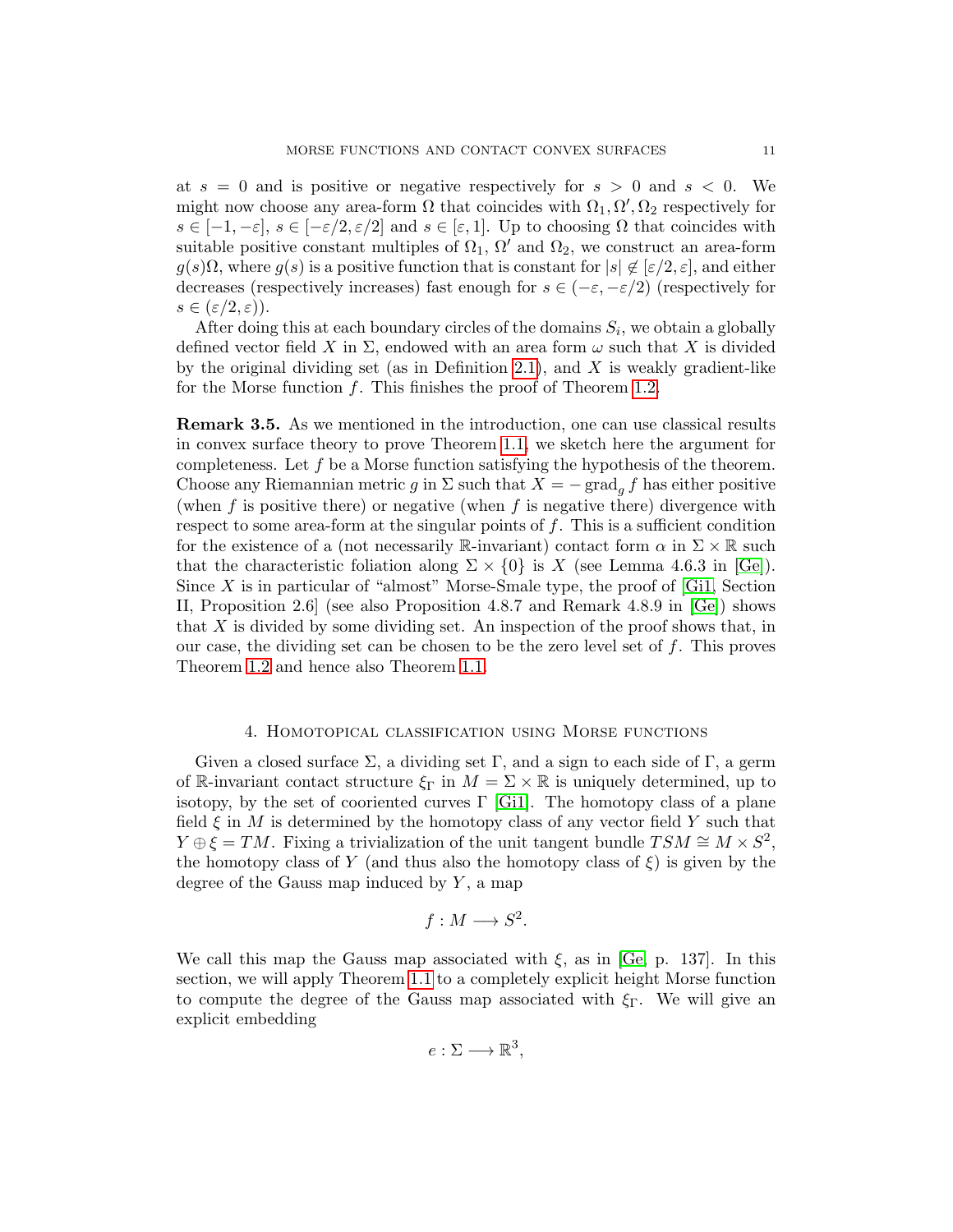for which the coordinate z induces a Morse function on  $\Sigma$ , and it is satisfied that

$$
\Sigma \cap \{z = 0\} = \Gamma,
$$
  
\n
$$
\Sigma \cap \{z > 0\} = \Sigma_+,
$$
  
\n
$$
\Sigma \cap \{z < 0\} = \Sigma_-,
$$

Abusing notation, we will denote by  $\Sigma_+$  and  $\Sigma_-$  the closure of the respective open surface. We choose an embedding such that each connected component of  $\Sigma_+$  and  $\Sigma_-$  is embedded in a "standard" way for which z induces a Morse function h. In particular, on each connected component of  $\Sigma_+$  or  $\Sigma_-$ , the function h has a single elliptic point (which is either a maximum or a minimum) and its boundary is the zero level set. The zero level set is the minimum or maximum of the height function in that component of  $\Sigma_+$  or  $\Sigma_-$ . Doing this for each connected component of  $\Sigma_+$  and  $\Sigma_-$ , carefully matching the boundary circles, we construct a completely explicit embedding of  $\Sigma$ , see for example Figure [4.](#page-11-0)

<span id="page-11-0"></span>



(a) A dividing curve Γ. The choice of the sign is denoted by the signs on the left.

(b) The embedding of  $\Sigma$  inducing a height Morse function. The elliptic singularities are marked in red and the hyperbolic ones in green.

FIGURE 4. Morse height function associated to a dividing set.

The embedding of  $\Sigma$  into  $\mathbb{R}^3$  inducing the height Morse function h fixes a trivialization of  $TM|_{\Sigma}$  given by the standard unit sphere in  $\mathbb{R}^{3}$ . The contact structure is defined, up to isotopy by the kernel of the contact form

$$
\alpha = hdt + \iota_X \omega,
$$

where t is the coordinate in the second factor of  $\Sigma \times \mathbb{R}$ . To compute the degree of the Gauss map associated with  $\xi_{\Gamma} = \ker \alpha$ , we will first choose a section Y of  $TM|_{\Sigma\times\{0\}}$  that is everywhere transverse to  $\xi_{\Gamma}$  (positively with respect to  $\alpha$ ). Let A be a small open neighborhood of  $\Gamma = \{h = 0\}$ , and we see  $\Sigma$  as an embedded submanifold in  $\mathbb{R}^3$  with the embedding inducing the Morse function h. Away from A, we can choose  $Y|_{\Sigma_+} = \nu$  and  $Y|_{\Sigma_-} = -\nu$ , where  $\nu$  denotes an orthonormal section (with respect to the standard metric in  $\mathbb{R}^3$ ) of  $T\Sigma$  pointing outwards the boundary of the compact domain bounded by  $\Sigma \subset \mathbb{R}^3$ . It remains to extend this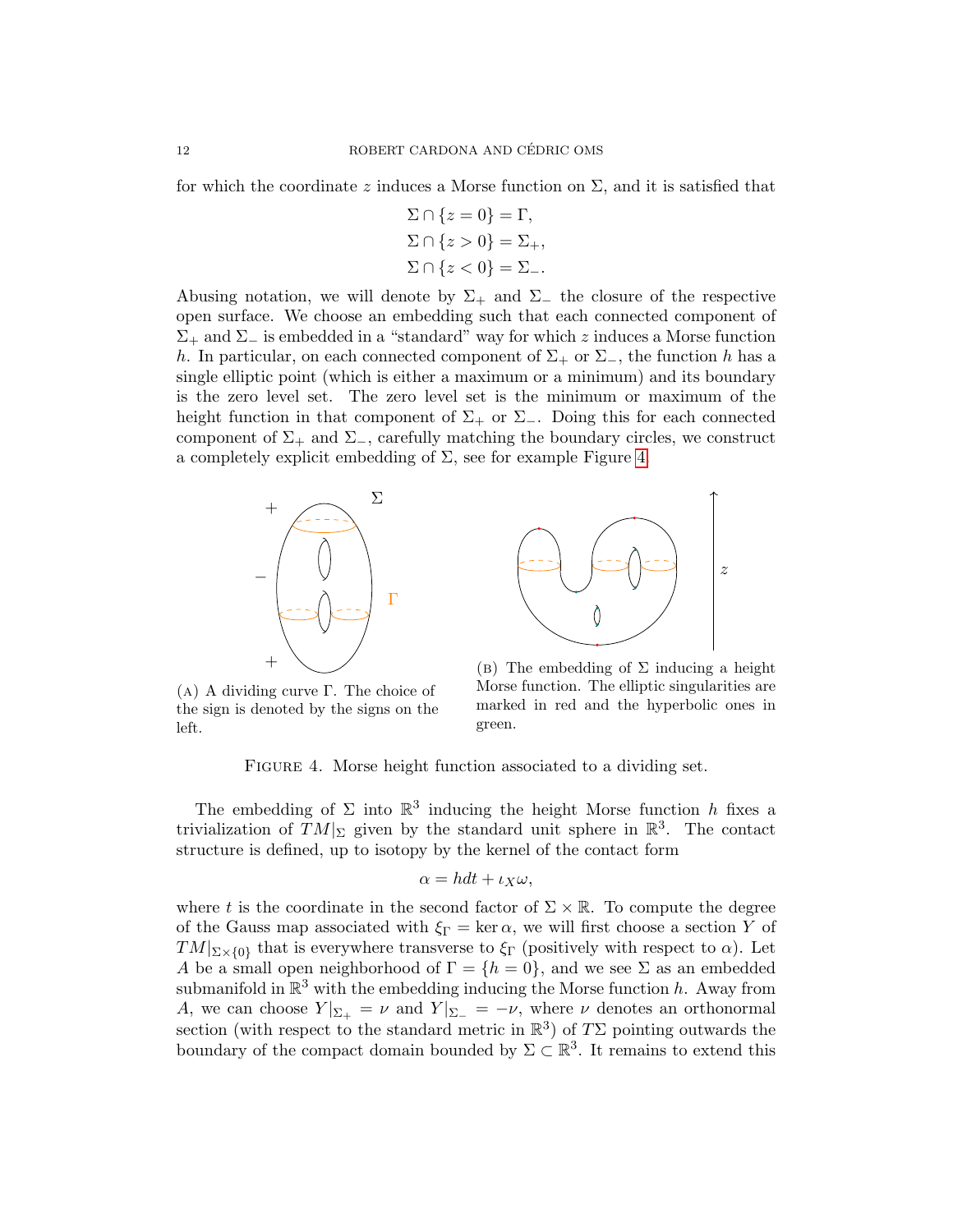section along  $TM|_A$ . Seeing each component of A as a cylinder in  $\mathbb{R}^3$ , the section  $\nu$  points outwards on one side of a component of  $\Gamma$  and inwards on the other side of the component Γ. Furthermore, since  $h = 0$  along Γ and  $\alpha$  is non-vanishing, ι $_X$ ω induces an orientation on Γ. Hence, we extend the section Y along A by rotation around the z-axis, such that  $Y|_{\Sigma}$  is tangent to  $\Sigma$  and pairs positively with  $\beta$ .

Having defined Y, we look at it as a section of  $ST\Sigma$ , and it defines a map

$$
f:\Sigma\longrightarrow S^2.
$$

We denote by  $e_{+}$  (respectively  $e_{-}$ ) the number of positive (respectively negative) elliptic points and by  $h_+$  (respectively  $h_-$ ) the number of positive (respectively negative) hyperbolic points. The genus of  $\Sigma_{+}$  (respectively  $\Sigma_{-}$ ) is denoted by  $g_{+}$ (respectively  $g_$ ).

We have the following formulae:

$$
\bullet \ \ e_{\pm} = \#\Sigma_{\pm},
$$

•  $h_{\pm} = \#\partial \Sigma_{\pm} - \#\Sigma_{\pm} + 2g_{\pm}.$ 

**Lemma 4.1.** The degree of the Gauss map f associated with  $\xi|_{\Gamma}$  is given by

$$
\deg(f) = \frac{1}{2}(\chi(\Sigma_+) - \chi(\Sigma_-)).
$$

Proof. By the local degree theorem, the degree is given by the sum of the local degree over all the preimages of the south pole. Recall that the plane field  $\xi_{\Gamma}$  is parallel to  $T\Sigma$  at the singular points of the characteristic foliation, hence at the singular points of the Morse function. The orientation of  $\xi_{\Gamma}$  is the same as that of TΣ (i.e. it points outwards) at the singular points in  $\Sigma_{+}$ , and has the opposed orientation at the singular points in  $\Sigma_{-}$ . We observe that for  $\Sigma_{+}$  of genus g, there exist additionally 2g-hyperbolic points, but only for half of them the Gauss map points to the south pole.

The Gauss map is a local homeomorphism near each of these points, so the local degree is either 1 or  $-1$  if this homeomorphism is orientation-preserving or orientation-reversing respectively. One easily checks that it is orientationreversing near a positive hyperbolic point, and orientation-preserving near a negative hyperbolic point. Hence, the degree of the map is given by  $\deg(f)$  =  $h = -h + -g = +g +$ . It follows from the description of the Morse function that

$$
h_{-} - h_{+} = -\# \Sigma_{-} + \# \Sigma_{+} + 2g_{-} - 2g_{+},
$$

where we used that  $\#\partial\Sigma_+ = \#\partial\Sigma_-$ . Hence we deduce that

$$
deg(\xi_{\Gamma}) = h_{-} - h_{+} - g_{-} + g_{+}
$$
  
= -# $\Sigma$  - + # $\Sigma$  + + g\_{-} - g\_{+}  
=  $\frac{1}{2}(\chi(\Sigma_{+}) - \chi(\Sigma_{-}))$ ,

as claimed in the statement.  $\Box$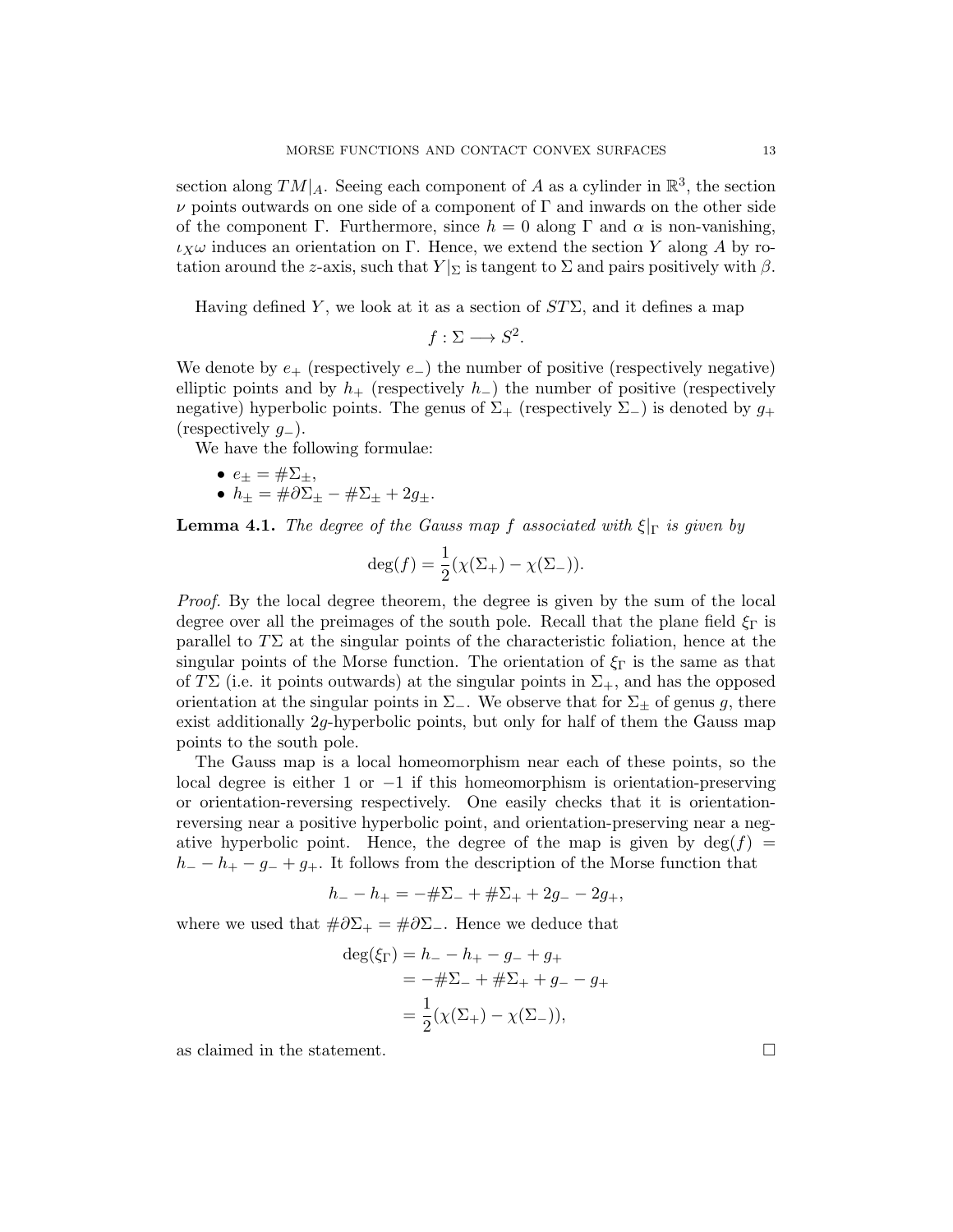

FIGURE 5. An example of an explicit Morse function and its cooriented contact structure  $\xi_{\Gamma}$ . A dashed (non-dashed) red arrow indicates that the vector orthonormal to the plane points inwards (outwards) the surface.

In other words, two R-invariant contact structures in  $\Sigma \times \mathbb{R}$  defining domains  $\Sigma_+$ ,  $\Sigma_-$  and  $\Sigma'_+$ ,  $\Sigma'_-$  (according to their dividing sets  $\Gamma$  and  $\Gamma'$ ) are homotopic through plane fields if and only if  $\frac{1}{2}(\chi(\Sigma_+) - \chi(\Sigma_-)) = \frac{1}{2}(\chi(\Sigma_+') - \chi(\Sigma_-')).$ 

**Remark 4.2.** Two contact structures are homotopic through plane fields in  $\Sigma \times \mathbb{R}$ if and only if they are homotopic through contact structures according to the hprinciple for contact structures in open manifolds [\[Gr\]](#page-14-8).

Another way of homotopically classifying contact structures in a neighborhood of convex surfaces is computing the Euler class of the plane field (see e.g.  $[Et, H]$  $[Et, H]$ ). It is given by

$$
e(\xi_{\Gamma}) = \chi(\Sigma_+) - \chi(\Sigma_-),
$$

that is, by twice the degree of the Gauss map associated with the contact structure.

#### **REFERENCES**

- <span id="page-13-0"></span>[Be] D. Bennequin. Entrelacements et équations de Pfaff. Third Schnepfenried geometry conference, Vol. 1 (Schnepfenried, 1982), 1983, pp. 87-161.
- <span id="page-13-3"></span>[BF] A. V. Bolsinov, A. T. Fomenko. Integrable Hamiltonian systems. Geometry, Topology and Classification. CRC Press, 2004.
- <span id="page-13-2"></span>[CE] K. Cieliebak, Y. Eliashberg. From Stein to Weinstein and back: symplectic geometry of affine complex manifolds. Vol. 59. American Mathematical Soc., 2012.
- <span id="page-13-1"></span>[El] Y. Eliashberg. Contact 3-manifolds twenty years since J. Martinet's work. Ann. Inst. Fourier (Grenoble) 42 (1992), no. 1-2, 165-192.